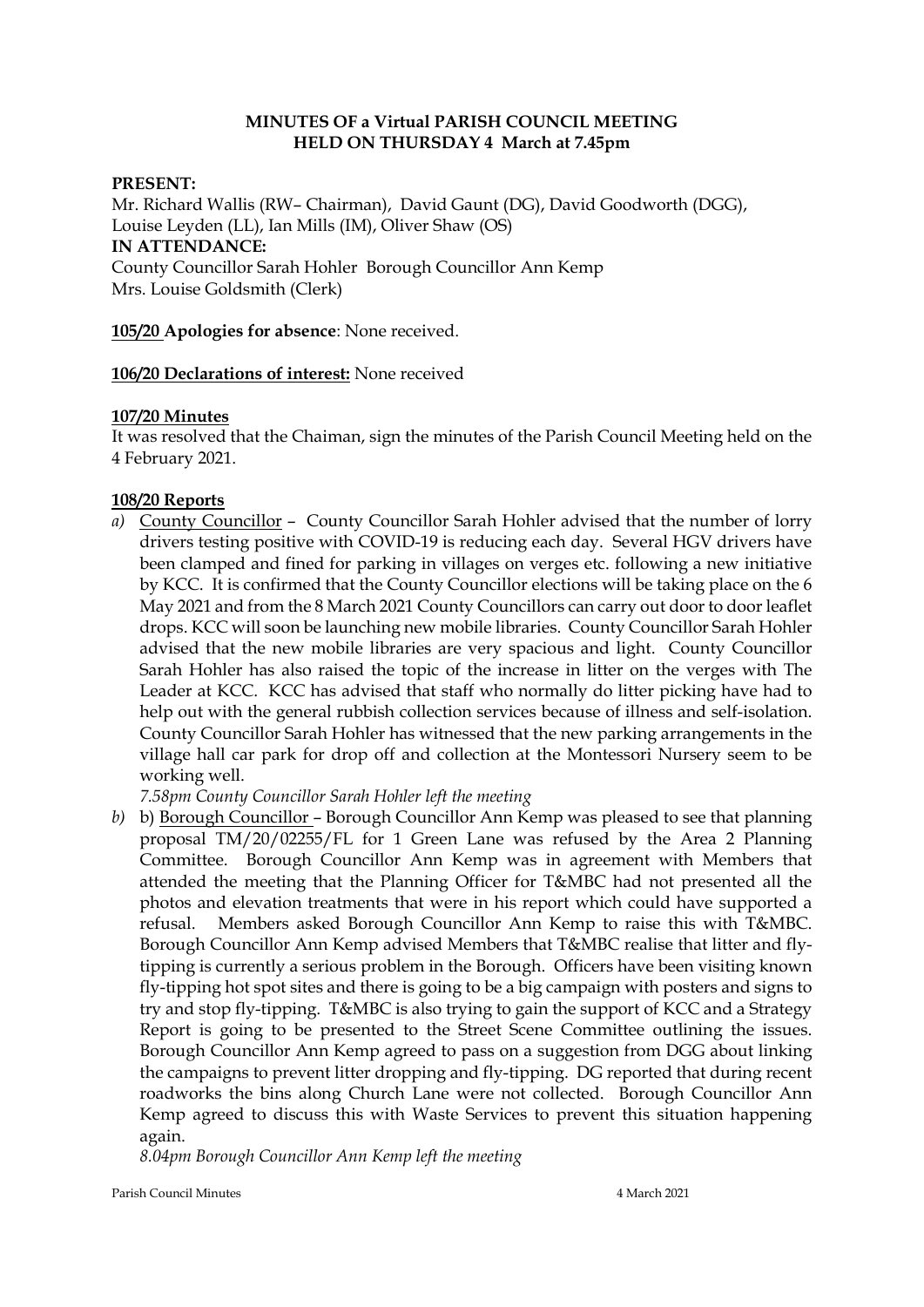- *c)* Kent Police The Clerk reported that there was no crime in Trottiscliffe in February. There has been a spate of thefts from sheds in Ryarsh including one in Woodhouse Lane.
- *d)* KALC Area Committee IM to attend the meeting due to be held on the 25 March 2021.
- *e)* JPCTCG DG to attend the meeting due to be held on 15 April 2021.
- *f)* Parish Partnership Panel The Clerk will circulate the minutes of the virtual meeting held on the 4 February 2021.
- *g)* Trosley Liaison Group No meeting held.
- *h)* Village Hall Committee IM reported that the Village Hall Committee is due to meet next week. IM reported that sourcing broadband for the village hall is the next project which the Montessori school has already suggested would benefit them. The Committee are looking at providers and grants available. Plans to hold a summer event for the village, subject to restrictions being eased, will also be discussed.
- *i)* Tree Warden There was no report.
- j) Courts Committee Meeting There has been no formal meeting. The Clerk had arranged for Drain Detectives to carry out futher investigative work on the storm gullies in the tennis club car park that are filling up and overflowing when it rains heavily. RW and DGG attended along with representatives from the Tennis Club Committee. The contractor found the line to be 90% blocked with mud, leaves and debris and it was agreed to use a vacuum tanker to extract the waste to clear the line to enable a CCTV camera to be used. During these works the contractor discovered that there is a turning point on the line so could not complete the project. The contractor has now recommended that a manhole is installed on the point of the turn to enable a CCTV camera to be used so that the whole line can be jetwashed. The Clerk has received an invoice for £1,155.00 for the works completed and it was **resolved** to pay these from the Courts bank account next month. A quote of £2,885.00 plus VAT has been received for the suggested further remedial works. Members discussed the quote and agreed it seemed quite excessive for the works required. DGG offered to approach a local contractor to find out where the outfall is and to hopefully resolve the issue more cheaply.

# **109/20 Matters arising**

- a) T&MBC Call for Sites/Development of the Local Plan The Local Hearing is still suspended. The Clerk advised that the Government could impose another 3000 houses on T&MBC if this Local Plan is rejected. This is of concern and it is also deemed that it is not possible to build that amount of new housing in the given timescale.
- b) Monthly Check of the Defibrillator The Clerk has carried out the monthly check.
- **c)** Review of parking in the village hall car park It was agreed that the arrangements for the new entrance and exit points have not been fully tested as most pupils have not yet returned to school. It was agreed to evaluate the signs and discuss suggestions for permanently filling the middle entrance/exit a month after the school re-opens.

# **110/20 Finance & Policies**

| a) Statement of payments to be made and income received |              |
|---------------------------------------------------------|--------------|
| <b>National Savings Account:</b>                        | £1,718.56    |
| Nat West TPC TCC Account:                               | £12,210.59   |
| Nat West TPC Reserve Account:                           | £ 8,558.56   |
| Nat West TPC Current Account                            | £ $1,228.19$ |
|                                                         |              |

**Receipts:** Member Grant: £950.00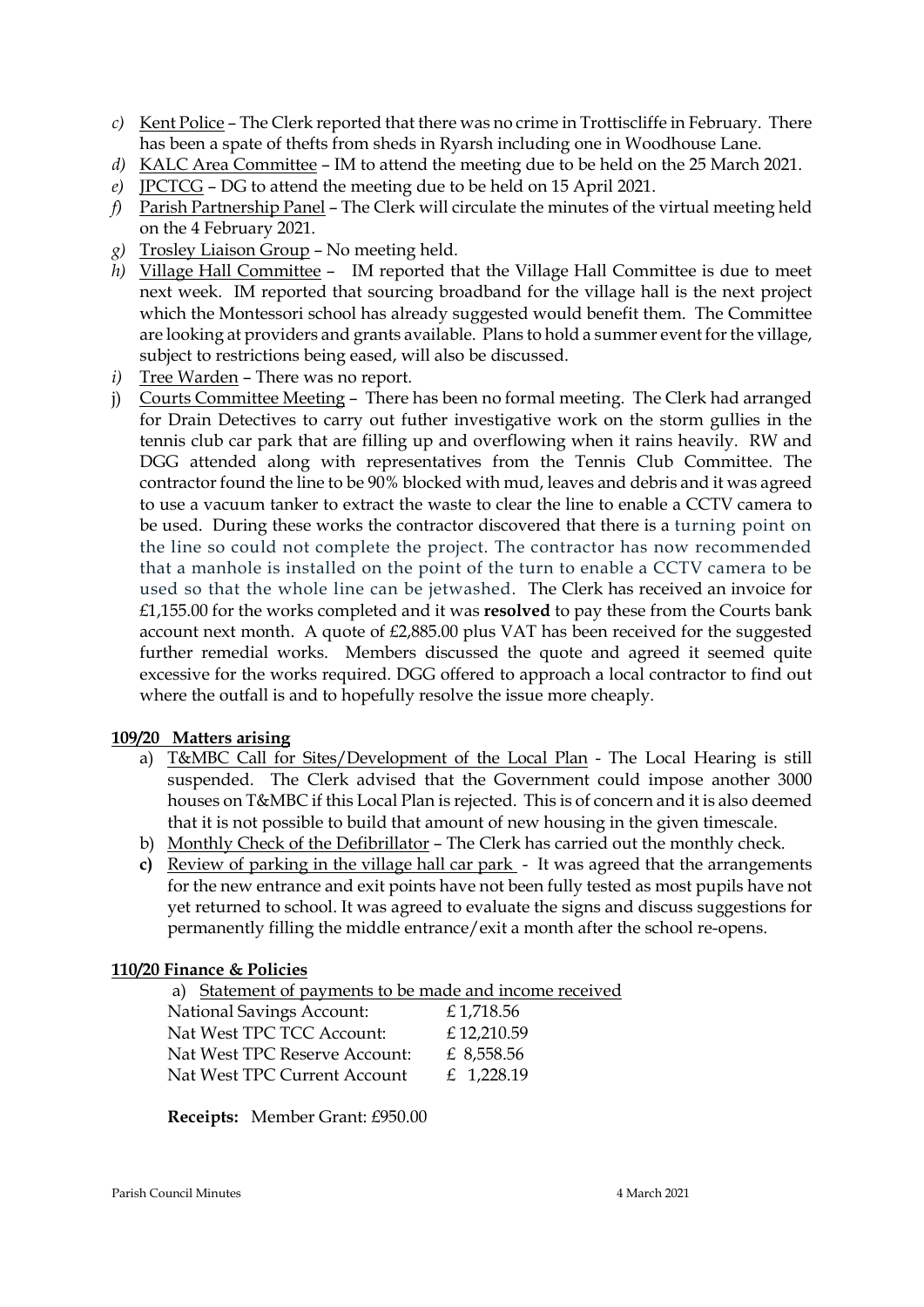| Supplier                    | Description              | Cheque Number | Amount    |
|-----------------------------|--------------------------|---------------|-----------|
| Mrs L S Goldsmith           | (Salary 4 weeks)         |               |           |
|                             | $(04/02 - 04/03)$        | 000491        | £185.10   |
| <b>HMRC</b>                 | (Clerk's Tax)            | 000492        | £124.00   |
| Mrs L S Goldsmith           | (Clerks Expenses)        | 000493        | £137.92   |
| AG Driveways Ltd            | (Installation Signs)     | 000494        | £348.00   |
| Day Tree Fellers            | (Removal of snapped oak) | 000495        | £300.00   |
| <b>Silver Pine Services</b> | (2 A3 signs laminated)   | 000496        | £ 10.00   |
| Doug Wanstall               | (Christmas Tree)         | 000497        | £ $90.00$ |
| <b>Total</b>                |                          |               | £1,195.02 |

# **Transfer from TPC Reserve Account to TPC Current Account: £250.00**

# **Cheques for signature TPC TCC Account:**

| <b>Supplier</b>   | Description                        | Cheque Number Amount |         |
|-------------------|------------------------------------|----------------------|---------|
| Mrs L S Goldsmith | (Electricity reimbursement) 000025 |                      | £141.50 |

- b) Cheques for signature: It was **resolved** that IM and RW could sign the above cheques.
- c) Review of the Risk Register The Clerk has circulated an amended Risk Policy. Members **resolved** to adopt the document.
- d) Review of the Financial Regulations and Standing Orders The Model Standing Orders have not been changed this year and no amendments are needed. **Resolved:** To adopt the Current Standing Orders. The Clerk suggested that no amendments are currently required to the Financial Regulatons. The Clerk is keen to move to full online banking to include electronic payments and the Financial Regulations will need to be amended then. **Resolved:** To adopt the current Financial Regulations.

# **112/20 Planning**

a) Applications from T&MBC:

1] TM/21/00313/FL – White Gables, Church Lane, Trottiscliffe

Demolition of existing garage and construction of part single storey, part double storey side and rear extension incorporating enlargement of existing side roof dormer.

**Resolved:** No objection

b) Applications received after distribution of the agenda: None received

c) Approvals: None to consider.

d) Refusals

1] TM/20/02255/FL – 1 Green Lane, Trottiscliffe, ME19 5DX

Demolition of existing one storey bungalow to enable erection of a semi-detached five bedroom dwelling

e) Withdrawn applications None to consider

f) Planning Appeals

g) Other Planning Issues

Bramble Park – It is not clear if the property is still for sale and what the future use might be.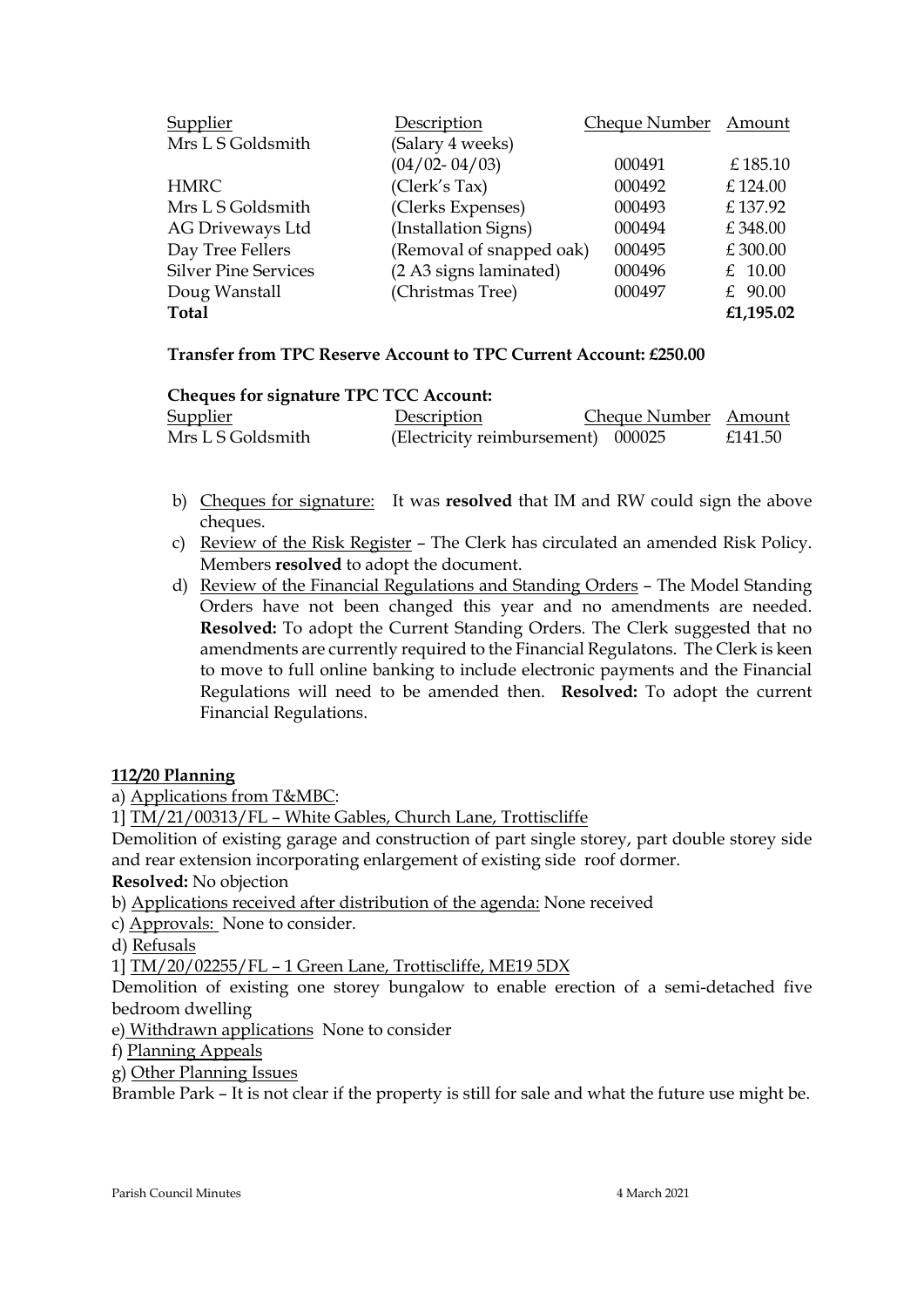#### **113/20 Highways, Footways and Footpaths**

1] Reported Faults

i) Traffic calming – Jez Massy from KCC Highways has advised the Clerk that they are looking to reinstate a number of the speed humps in the village. Works are due to take place to the speed hump table at the junction of Taylors Lane and Church Lane in March,

2) New faults to be reported

i) Coldrum Stones – the Clerk was asked to report a number of pot holes in the car park

ii) Potholes – Members expressed their disappointment with the number of potholes in the village. The Clerk was asked to find out when KCC will be addressing these.

iii) Water on the road outside the school/corner of Church Lane – ongoing issue still not resolved. The Clerk was asked to get an update from the Highways Steward.

iv) North of Wrotham Water Lane, the National Trust sign is not visible – the Clerk to report.

3] Highways Improvement Plan – The Clerk reported that all projects are on hold until the next financial year.

# **114/20 Open Spaces, Recreation Ground and Allotments**

1] Recreation Ground and playground – The Clerk reported that Four Seasons will be fixing the broken sections of fencing around the playground equipment next week and also installing a fence in the corner of the car park next to the gate as previously agreed. Four Seasons will then look to complete the remaining remedial works to the playground equipment by the end of April in plenty of time for the next RoSPA inspection.

2] Allotments – Members noted that Mr. David Jones has kindly agreed to collect the rents due in April 2021. There is to be no change to the annual rent. RW is in the process of obtaining a quote for a standpipe and meter to the boundary of the community farm.

3] Trottiscliffe School Update – There was no update

4] Community Farm – RW and the Clerk had an informal virtual meeting with the Headteacher, DGG, David Urmston and Daphne Rowlands who are all Trustees of the Communuty Farm. The meeting was not minuted but RW reported that a number of issues were discussed including the finances of the farm, the need to address Covid guidelines, the involvement of the school, the water supply and the use of the trackway. The Trustees were made aware that the Parish Council has been paying for the water supply to the farm, water has been used from a standpipe on the allotments. RW is obtaining quotes to install a standpipe and meter so that in future the farm can pay for the water it uses. The Parish Council were advised that the Trustees will be carrying out some remedial works to the trackway. The school have not been able to visit the farm for educational purposes for many months as not able to adhere to the guidance imposed by the Government during the pandemic. RW reminded the Trustees at the meeting that the lease clearly states that the purpose of the farm is for the non-commerical rearing of plants and animals for educational purposes and that the land which was gifted to the village has a condition that it is not to be used for commercial gain. DGG reported that he understood that since this meeting Dave Urmston has resigned as a Trustee but would like to continue running the farm as a Farm Manager reporting directly to the Trustees. DGG advised that the Trustees are due to meet next week. Members were in agreement that they fully support the community farm and remain grateful to all the volunteers that support it but as the landlord the Parish Council has a responsibility to ensure that the terms of both the lease and use of the land is adhered to. It was agreed that clarity is needed from the school on how the farm could be used to benefit the curriculum. The educational benefits need to be clearly stated. The farm should be made accessible to children and it was suggested that hard standings and pathways need to be installed as it is currently very muddy. DGG also advised that stocking levels of each breed